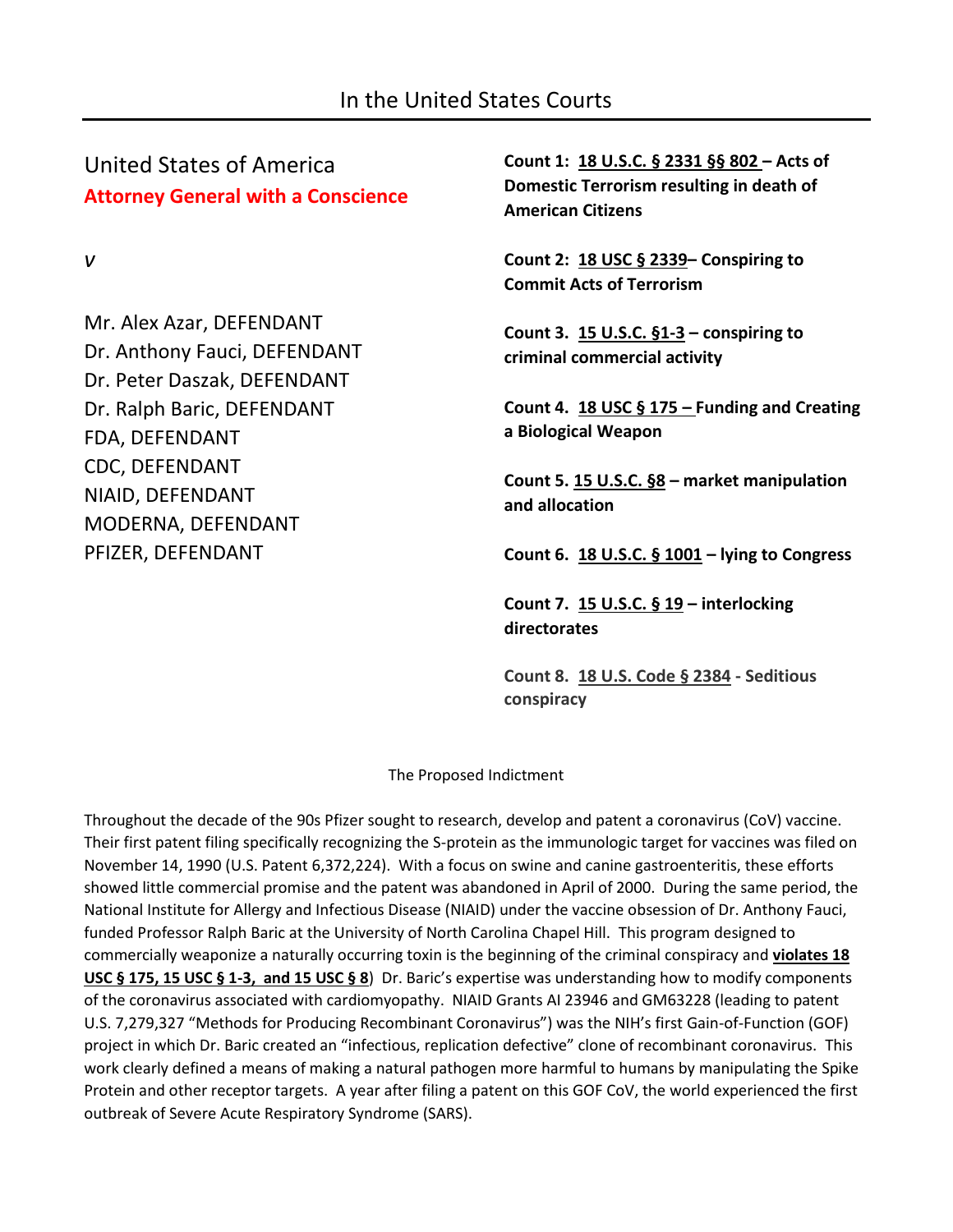Under the guise of responding to a public health emergency, the United States Centers for Disease Control and Prevention (CDC) filed a patent application on the genome of SARS CoV on April 25, 2003. Accessing and manipulating the genomic data (which came from China making an "invention" claim by a U.S. entity illegal **violating 35 USC §101, 103**), Dr. Baric, Dr. Fauci, and the CDC **violated 18 USC § 175** (a felony). One year earlier, Dr. Baric and his team had already filed a patent which clearly the pathogen CDC claimed as novel in 2003. Three days after filing a patent on the genome, NIH-funded Sequoia Pharmaceuticals filed a patent for the vaccine on the virus invented a mere three days earlier. At the same time, in **violation of 15 USC § 19** Dr. Fauci was appointed to a board position with the Bill and Melinda Gates Foundation (a competitor in vaccine manufacturing) thereby beginning the interlocking directorate<sup>1</sup> anti-trust crime.

In 2005, the DARPA and MITRE hosted a conference in which the intentions of the U.S. Department of Defense was explicit. In a presentation focused on "Synthetic Coronaviruses Biohacking: Biological Warfare Enabling Technologies", Dr. Baric presented the malleability of CoV as a biological warfare agent. **Violating 18 USC § 175** and inducing the non-competitive market allocation (**violating 15 USC § 8**) for years to follow, Dr. Baric and the U.S. Department of Defense spent over \$45 million in amplifying the toxicity of CoV and its chimeric derivatives.

From 2011 until the alleged COVID-19 pandemic, Dr. Fauci has routinely lamented about the inadequacy of public funding for his vaccine programs and the public's general unwillingness to succumb to his insistence that everyone MUST be vaccinated against influenza. Despite repeated appropriations to advance vaccine dependency, his efforts have been largely unsuccessful. NIAID – under Dr. Fauci's direct authorization – encouraged UNC Chapel Hill and Dr. Baric's lab to ignore the GoF moratorium in a letter dated October 21, 2014. At that time, Drs. Fauci, Baric and EcoHealthAlliance's Peter Daszak were in possession of an extremely dangerous Chinese pathogen identified a year earlier in Wuhan.<sup>2</sup>

While many illegal acts were committed by the conspirators leading up to 2015, the domestic terrorism program (**in violation of 18 USC § 2339**) was announced by NIAID-funded Daszak at the National Academy of Sciences. Here, he announced what was to become the domestic and global terrorism event branded COVID-19.

<sup>1</sup> We note that gain-of-function specialist, Dr. Ralph Baric, was both the recipient of millions of dollars of U.S. research grants from several federal agencies and sat on the World Health Organization's International Committee on Taxonomy of Viruses (ICTV) and the *Coronaviridae* Study Group (CSG). In this capacity, he was both responsible for determining "novelty" of clades of virus species but directly benefitted from determining declarations of novelty in the form of new research funding authorizations and associated patenting and commercial collaboration. Together with CDC, NIAID, WHO, academic and commercial parties (including Johnson & Johnson; Sanofi and their several coronavirus patent-holding biotech companies; Moderna; Pfizer; Merck; BioNTech; AstraZeneca; Janssen; Ridgeback; Gilead (Dr. Baric's alter ego); Sherlock Biosciences; and others), a powerful group of interests constituted what are "interlocking directorates" under U.S. anti-trust laws. Further, most of these entities, including the Federal Government ones **violated 35 USC § 200-206** by failing to disclose Federal Government interest in the remedies proposed.

These entities were affiliated with the WHO's Global Preparedness Monitoring Board (GPMB) whose members were instrumental in the Open Philanthropy-funded global coronavirus pandemic "desk-top" exercise EVENT 201 in October 2019. This event, funded by the principal investor in Sherlock Biosciences (a beneficiary of the SARS CoV-2 EUA for CRISPR technology) and linking interlocking funding partner, the Bill and Melinda Gates Foundation into the GPMB mandated a respiratory disease global preparedness exercise to be completed by September 2020 and alerted us to anticipate an "epidemic" scenario. We expected to see such a scenario emerge from Wuhan or Guangdong China, northern Italy, Seattle, New York or a combination thereof, as Dr. Zhengli Shi and Dr. Baric's work on zoonotic transmission of coronavirus identified overlapping mutations in coronavirus in bat populations located in these areas.

<sup>2</sup> By October 2013, the Wuhan Institute of Virology 1 coronavirus S1 spike protein was described in NIAID's funded work in China. This work involved NIAID, USAID, and Peter Daszak, the head of EcoHealth Alliance. This work, funded under R01AI079231, was pivotal in isolating and manipulating viral fragments selected from sites across China which contained high risk for severe human response. (Ge, XY., Li, JL., Yang, XL. *et al.* Isolation and characterization of a bat SARS-like coronavirus that uses the ACE2 receptor. *Nature* **503,** 535–538 (2013).) The GoF work NIAID allowed to persist in the face of the moratorium was Dr. Baric's work with this pathogen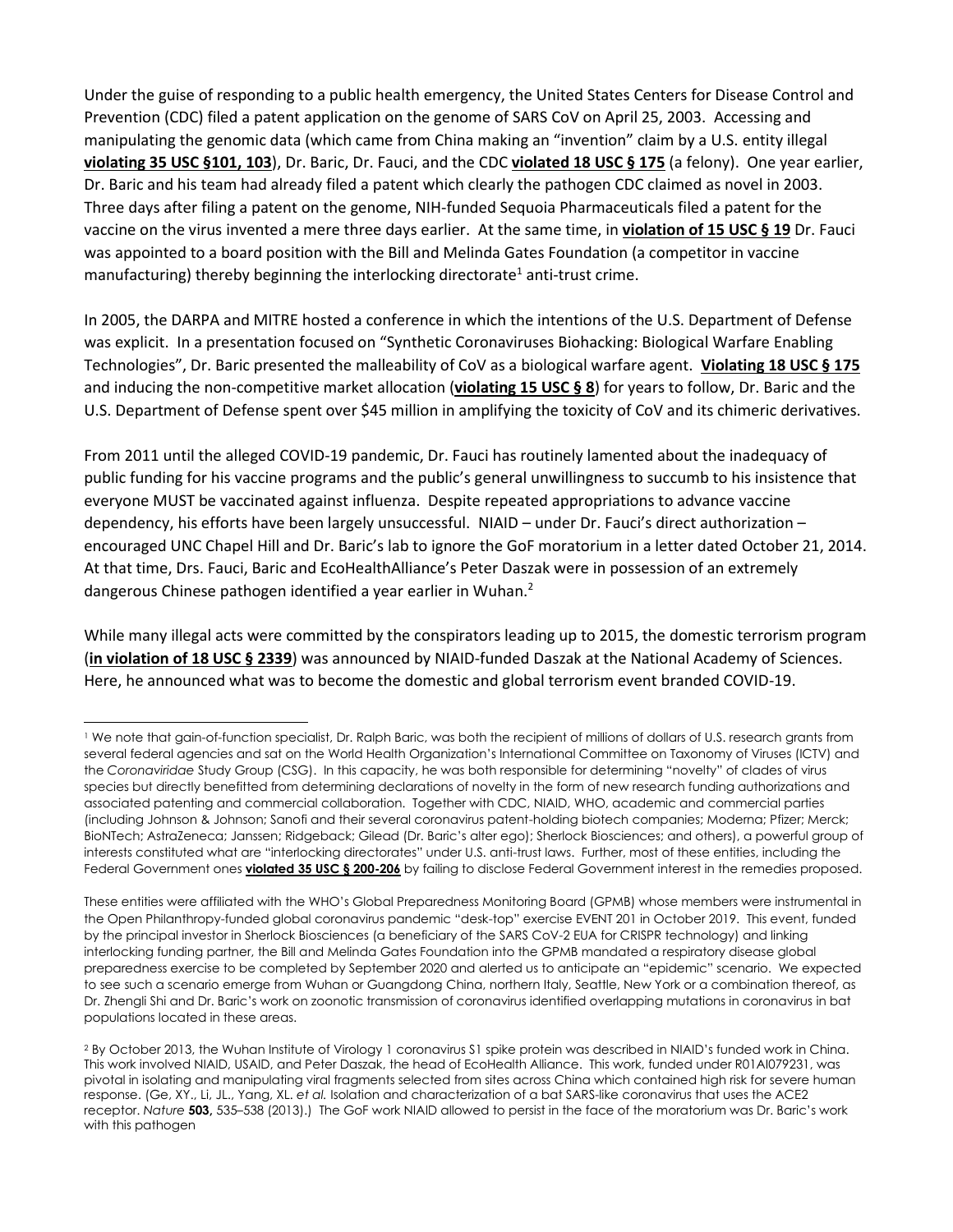"*…until an infectious disease crisis is very real, present, and at an emergency threshold, it is often largely ignored. To sustain the funding base beyond the crisis, he said, we need to increase public understanding of the need for MCMs such as a pan-influenza or pancoronavirus vaccine. A key driver is the media, and the economics follow the hype. We need to use that hype to our advantage to get to the real issues. Investors will respond if they see profit at the end of process, Daszak stated*."<sup>3</sup>

It is not surprising that one year later NIAID's funding paid off with Dr. Baric's lab announcing that the Wuhanderived pathogen was "poised for human emergence". 4

Knowing that the U.S. Department of Health and Human Services (through CDC, NIH, NIAID, and their funded laboratories and commercial partners) had patents on each proposed element of medical counter measures and their funding, Dr. Fauci, Dr. Gao (China CDC), and Dr. Elias (Bill and Melinda Gates Foundation) conspired to commit acts of terror on the global population – including the citizens of the United States – when, in September 2019, they published the following mandate in *A World At Risk*:

*"Countries, donors and multilateral institutions must be prepared for the worst. A rapidly spreading pandemic due to a lethal respiratory pathogen (whether naturally emergent or accidentally or deliberately released) poses additional preparedness requirements. Donors and multilateral institutions must ensure adequate investment in developing innovative vaccines and therapeutics, surge manufacturing capacity, broad-spectrum antivirals and appropriate non-pharmaceutical interventions. All countries must develop a system for immediately sharing genome sequences of any new pathogen for public health purposes along with the means to share limited medical countermeasures across countries.* 

*Progress indicator(s) by September 2020* 

- *Donors and countries commit and identify timelines for: financing and development of a universal influenza vaccine, broad spectrum antivirals, and targeted therapeutics. WHO and its Member States develop options for standard procedures and timelines for sharing of sequence data, specimens, and medical countermeasures for pathogens other than influenza.*
- *Donors, countries and multilateral institutions develop a multi-year plan and approach for strengthening R&D research capacity, in advance of and during an epidemic.*
- *WHO, the United Nations Children's Fund, the International Federation of Red Cross and Red Crescent Societies, academic and other partners identify strategies for increasing capacity and integration of social science approaches and researchers across the entire preparedness/response continuum." 5*

As if to confirm the utility of the September 2019 demand for "financing and development of" vaccine and the fortuitous SARS CoV-2 alleged outbreak in December of 2019, Dr. Fauci began gloating that his fortunes for

<sup>3</sup> Forum on Medical and Public Health Preparedness for Catastrophic Events; Forum on Drug Discovery, Development, and Translation; Forum on Microbial Threats; Board on Health Sciences Policy; Board on Global Health; Institute of Medicine; National Academies of Sciences, Engineering, and Medicine. Rapid Medical Countermeasure Response to Infectious Diseases: Enabling Sustainable Capabilities Through Ongoing Public- and Private-Sector Partnerships: Workshop Summary. Washington (DC): National Academies Press (US); 2016 Feb 12. 6, Developing MCMs for Coronaviruses. Available from: https://www.ncbi.nlm.nih.gov/books/NBK349040/

<sup>4</sup> Menachery VD, Yount BL Jr, Sims AC, Debbink K, Agnihothram SS, Gralinski LE, Graham RL, Scobey T, Plante JA, Royal SR, Swanstrom J, Sheahan TP, Pickles RJ, Corti D, Randell SH, Lanzavecchia A, Marasco WA, **Baric RS**. 2016. *SARS-like WIV1-CoV poised for human emergence*. **Proc Natl Acad Sci U S A. 2016** Mar 14. pii: 201517719

<sup>5</sup> https://apps.who.int/gpmb/assets/annual\_report/GPMB\_annualreport\_2019.pdf (page 8)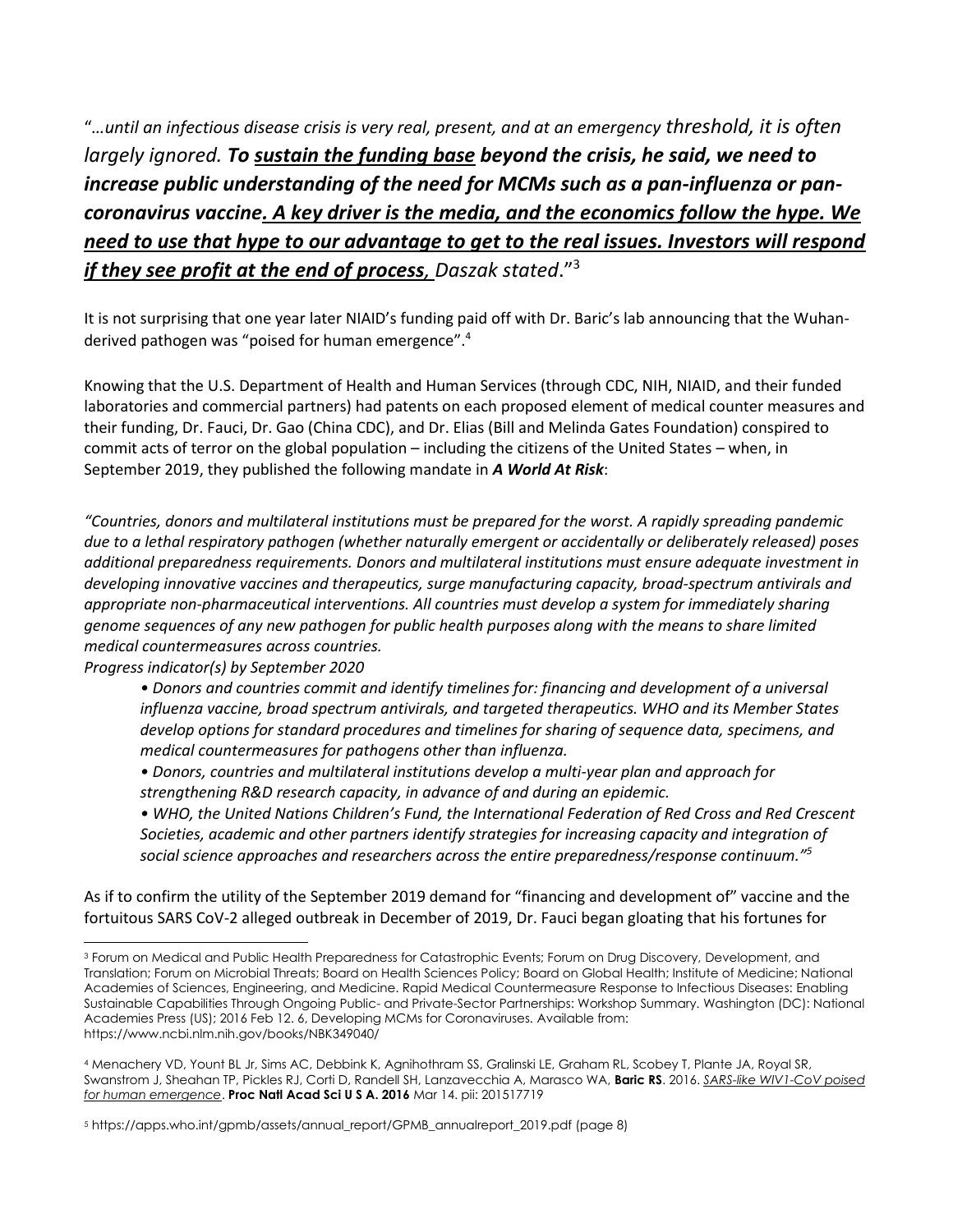additional funding were likely changing for the better. In a February 2020 interview in *STAT*, he was quoted as follows:

"*The emergence of the new virus is going to change that figure, likely considerably, Fauci said. "I don't know how much it's going to be. But I think it's going to generate more sustained interest in coronaviruses because it's very clear that coronaviruses can do really interesting things*."<sup>6</sup>

In November 2019 – one month before the alleged "outbreak" in Wuhan, Moderna entered into a material transfer agreement – brokered by the Vaccine Research Center at NIAID (at which UNC Chapel Hill alum Dr. Kizzy Corbett worked) – to access Dr. Baric's Spike Protein data to commence vaccine development. In his own written statement obtained by the *Financial Times*, he refers to this agreement as being the foundation for the mRNA Moderna vaccine.<sup>7</sup>

To finalize the nature of the racketeering and anti-trust criminal conspiracy, when it came time to commercialize the NIH and DARPA owned spike protein and pass it off as a "vaccine" (in conflict with the standard for vaccines in statutory and scientific application), the Operation Warp Speed contract was awarded to DoD contraction ATI, a subsidiary of ANSER. In a graph reminiscent of the anti-trust hearings at the formation of the Clayton Act in the early 20<sup>th</sup> century, the identity of the interlocking conflicts of interests are presented in graphic relief. It is with no surprise that the result of this price-fixing conspiracy was the enrichment of the conspiring parties and the harm of consumers.



<sup>6</sup> https://www.statnews.com/2020/02/10/fluctuating-funding-and-flagging-interest-hurt-coronavirus-research/

<sup>7</sup> https://pubmed.ncbi.nlm.nih.gov/32756549/